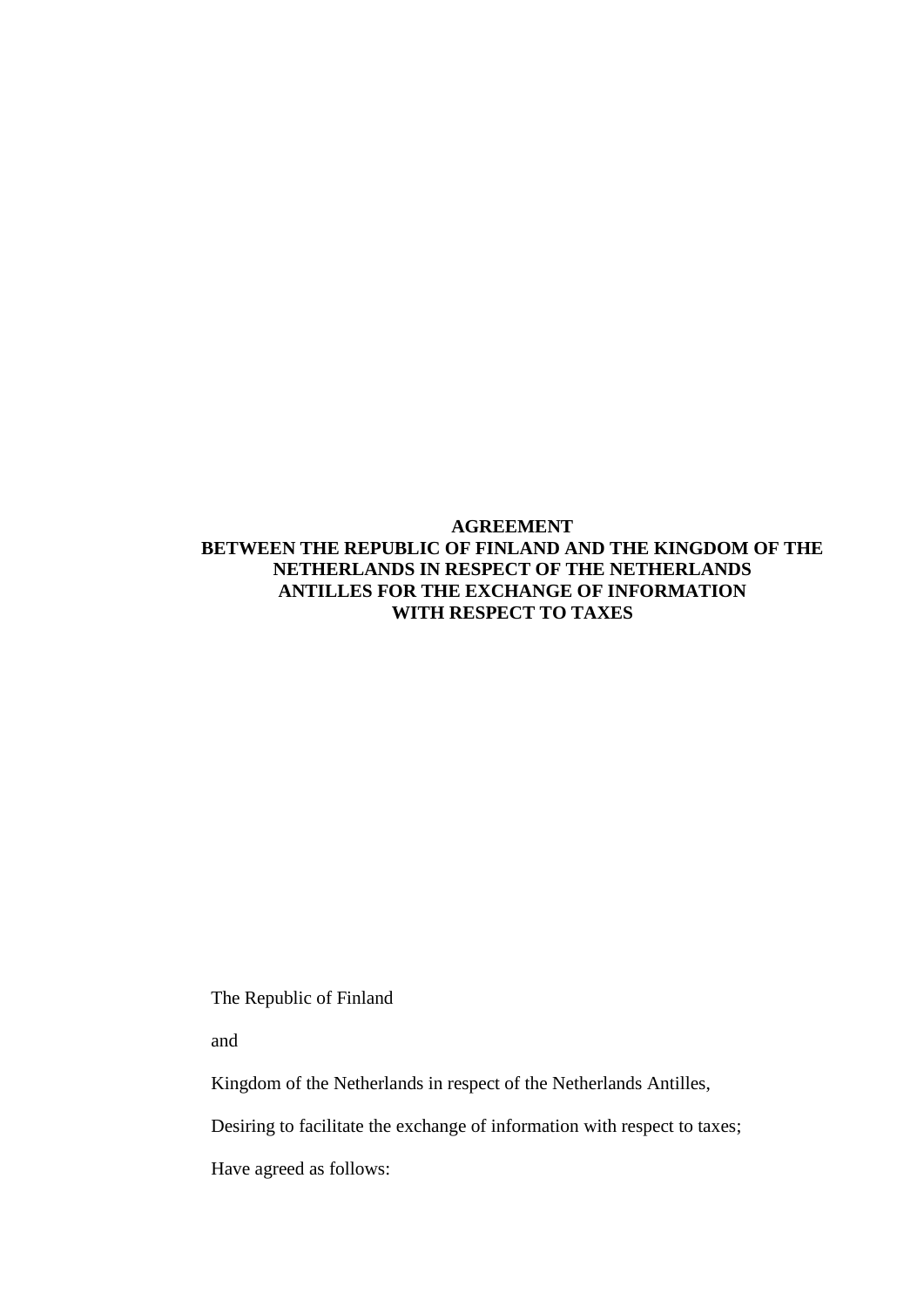#### **ARTICLE 1 OBJECT AND SCOPE OF THIS AGREEMENT**

1. The competent authorities of the Contracting Parties shall provide assistance through exchange of information that is foreseeably relevant to the administration and enforcement of the domestic laws of the Contracting Parties concerning taxes covered by this Agreement. Such information shall include information that is foreseeably relevant to the determination, assessment and collection of such taxes, the recovery and enforcement of tax claims, or the investigation or prosecution of tax matters. Information shall be exchanged in accordance with the provisions of this Agreement and shall be treated as confidential in the manner provided in Article 8. The rights and safeguards secured to persons by the laws or administrative practice of the Requested Party remain applicable to the extent that they do not unduly prevent or delay effective exchange of information.

2. As regards the Kingdom of the Netherlands, this Agreement shall apply only to the Netherlands Antilles.

#### **ARTICLE 2 JURISDICTION**

A Requested Party is not obligated to provide information which is neither held by its authorities nor in the possession or control of persons who are within its territorial jurisdiction.

## **ARTICLE 3 TAXES COVERED**

1. The taxes which are the subject of this Agreement are:

- (a) in the Netherlands Antilles:
	- the income tax (inkomstenbelasting);
	- the wages tax (loonbelasting);
	- the profit tax (winstbelasting);
	- the surtaxes on the income and profit tax (opcenten op de inkomsten- en winstbelasting);
- (b) in Finland:
	- the state income taxes:
	- the corporate income tax;
	- the communal tax:
	- the church tax;
	- the tax withheld at source from interest:
	- the tax withheld at source from non-residents'' income;
	- the withholding tax for foreign employees.

2. This Agreement shall also apply to any identical taxes imposed after the date of signature of this Agreement in addition to, or in place of, the existing taxes. This Agreement shall also apply to any substantially similar taxes imposed after the date of signature of this Agreement in addition to or in place of the existing taxes if the competent authorities of the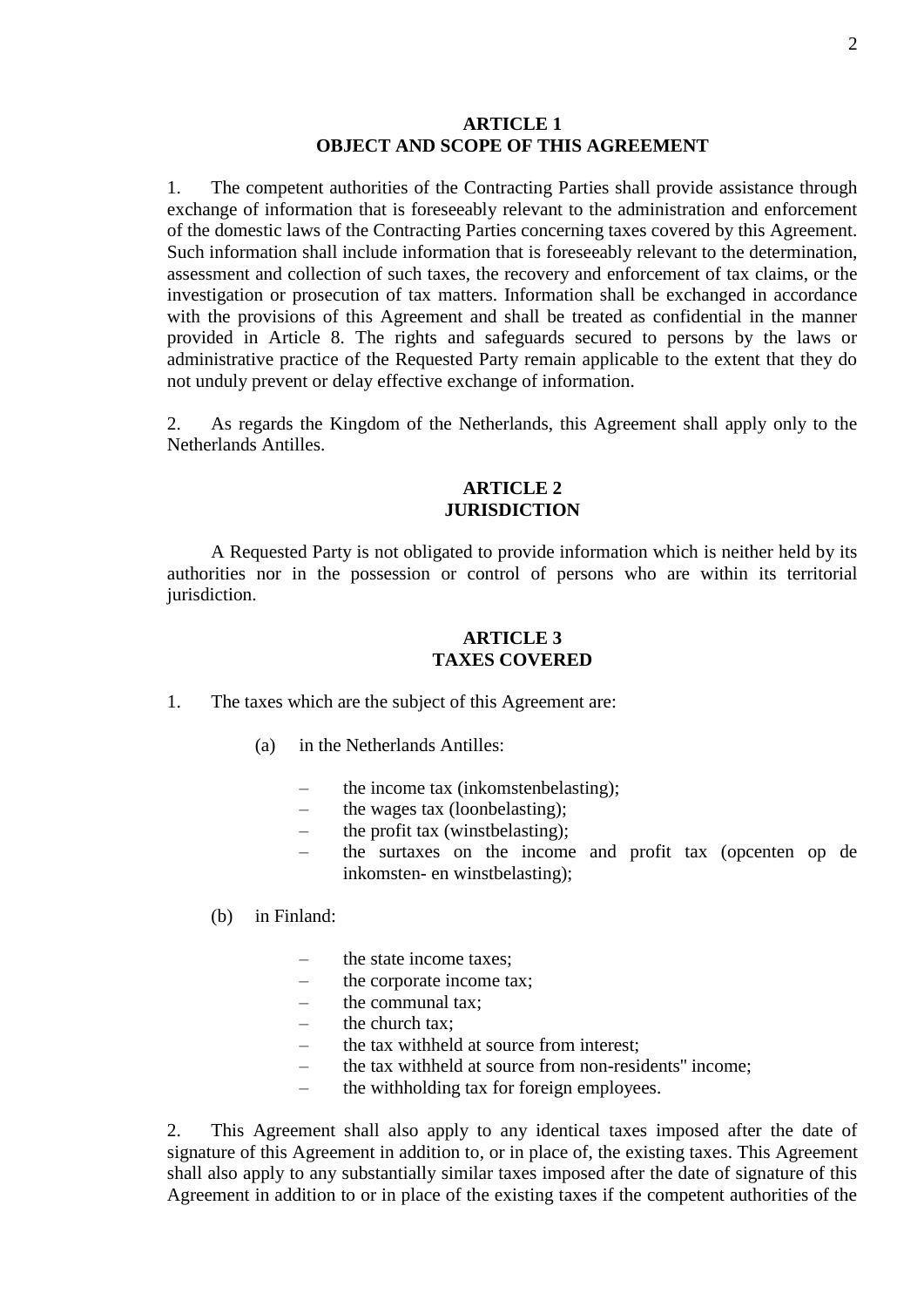Contracting Parties so agree. Furthermore, the taxes covered may be expanded or modified by mutual agreement of the Contracting Parties in the form of an exchange of letters. The competent authorities of the Contracting Parties shall notify each other of any substantial changes to the taxation and related information gathering measures covered by this Agreement.

## **ARTICLE 4 DEFINITIONS**

- 1. For the purposes of this Agreement, unless otherwise defined:
	- (a) the term 'Contracting Party' means the Kingdom of the Netherlands in respect of the Netherlands Antilles, or the Republic of Finland as the context requires;
	- (b) the term 'the Netherlands Antilles' means that part of the Kingdom of the Netherlands that is situated in the Caribbean Sea and consisting of the Island Territories of Bonaire, Curaçao, Saba, St. Eustatius and St. Maarten (Dutch part) including the territorial waters thereof and the part of the seabed and its subsoil under the Caribbean Sea over which the Kingdom of the Netherlands has sovereign rights in accordance with international law but excluding the part thereof relating to Aruba;
	- (c) the term 'Finland' means the Republic of Finland and, when used in a geographical sense, means the territory of the Republic of Finland, and any area adjacent to the territorial waters of the Republic of Finland within which, under the laws of Finland and in accordance with international law, the rights of Finland with respect to the exploration for and exploitation of the natural resources of the sea bed and its sub-soil and of the superjacent waters may be exercised;
	- (d) the term 'competent authority' means
		- (i) in the case of the Netherlands Antilles, the Minister of Finance or his authorised representative;
		- (ii) in the case of Finland, the Ministry of Finance, its authorised representative or the authority which, by the Ministry of Finance, is designated as competent authority;
	- (e) the term 'person' includes an individual, a company and any other body of persons;
	- (f) the term 'company' means any body corporate or any entity that is treated as a body corporate for tax purposes;
	- (g) the term 'publicly traded company' means any company whose principal class of shares is listed on a recognised stock exchange provided its listed shares can be readily purchased or sold by the public. Shares can be purchased or sold 'by the public' if the purchase or sale of shares is not implicitly or explicitly restricted to a limited group of investors;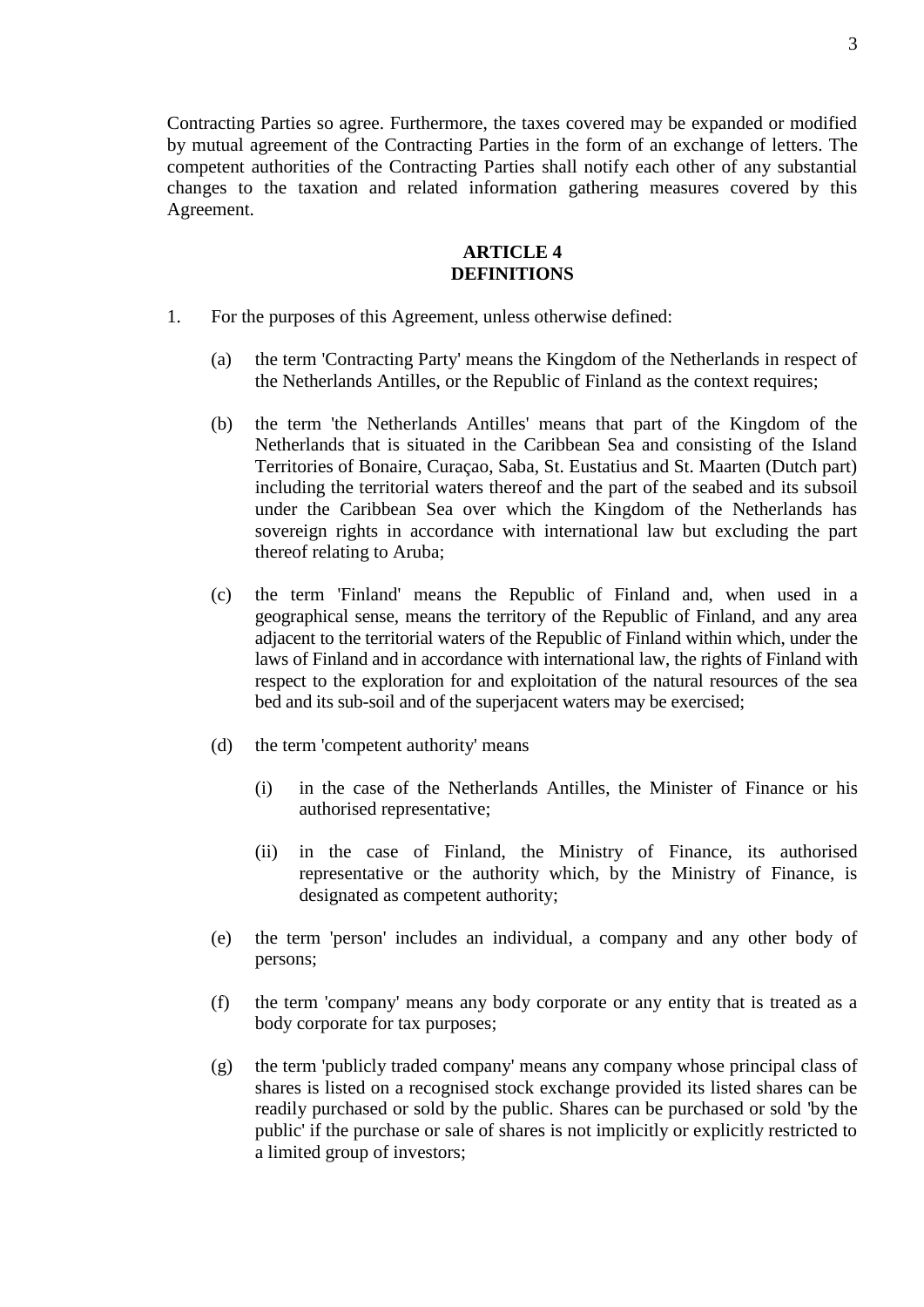- (h) the term 'principal class of shares' means the class or classes of shares representing a majority of the voting power and value of the company;
- (i) the term 'recognised stock exchange' means any stock exchange agreed upon by the competent authorities of the Contracting Parties;
- (j) the term 'collective investment fund or scheme' means any pooled investment vehicle, irrespective of legal form. The term 'public collective investment fund or scheme' means any collective investment fund or scheme provided the units, shares or other interests in the fund or scheme can be readily purchased, sold or redeemed by the public. Units, shares or other interests in the fund or scheme can be readily purchased, sold or redeemed 'by the public' if the purchase, sale or redemption is not implicitly or explicitly restricted to a limited group of investors;
- (k) the term 'tax' means any tax to which this Agreement applies;
- (l) the term 'Applicant Party' means the Contracting Party requesting information;
- (m) the term 'Requested Party' means the Contracting Party requested to provide information;
- (n) the term 'information gathering measures' means laws and administrative or judicial procedures that enable a Contracting Party to obtain and provide the requested information;
- (o) the term 'information' means any fact, statement or record in any form whatever;
- (p) the term 'criminal laws' means all criminal laws designated as such under domestic law irrespective of whether contained in the tax laws, the criminal code or other statutes;
- (q) the term 'criminal tax matters' means tax matters involving intentional conduct which is liable to prosecution under the criminal laws of the Applicant Party.

2. As regards the application of this Agreement at any time by a Contracting Party, any term not defined therein shall, unless the context otherwise requires, have the meaning that it has at that time under the law of that Party, any meaning under the applicable tax laws of that Party prevailing over a meaning given to the term under other laws of that Party.

# **ARTICLE 5 EXCHANGE OF INFORMATION UPON REQUEST**

1. The competent authority of the Requested Party shall provide upon request information for the purposes referred to in Article 1. Such information shall be exchanged without regard to whether the conduct being investigated would constitute a crime under the laws of the Requested Party if such conduct occurred in the Requested Party.

2. If the information in the possession of the competent authority of the Requested Party is not sufficient to enable it to comply with the request for information, that Party shall use all relevant information gathering measures to provide the Applicant Party with the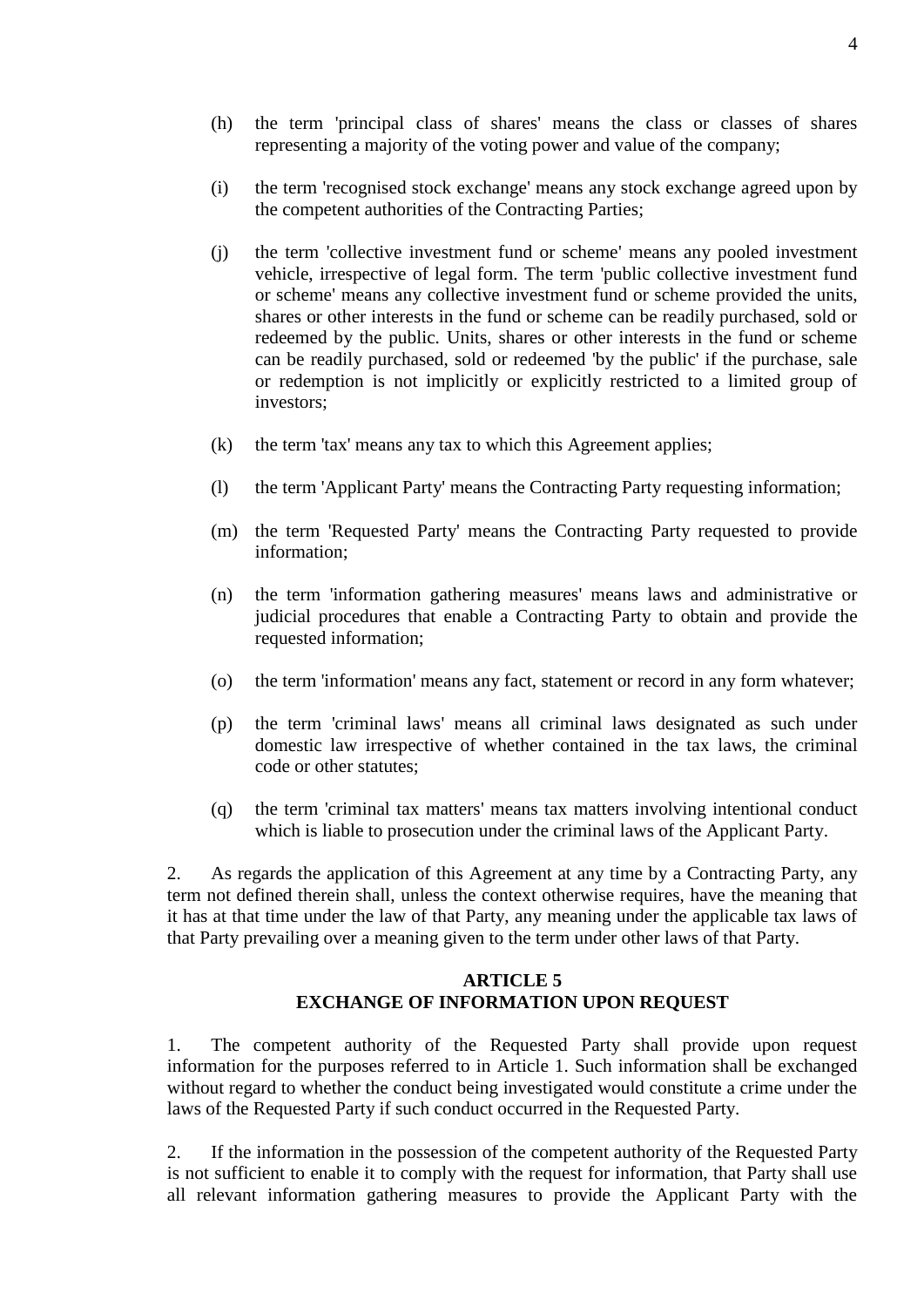information requested, notwithstanding that the Requested Party may not need such information for its own tax purposes.

3. If specifically requested by the competent authority of an Applicant Party, the competent authority of the Requested Party shall provide information under this Article, to the extent allowable under its domestic laws, in the form of depositions of witnesses and authenticated copies of original records.

4. Each Contracting Party shall ensure that its competent authority for the purposes specified in Article 1 of this Agreement, has the authority to obtain and provide upon request:

- (a) information held by banks, other financial institutions, and any person acting in an agency or fiduciary capacity including nominees and trustees;
- (b) information regarding the ownership of companies, partnerships, trusts, foundations, 'Anstalten' and other persons, including, within the constraints of Article 2, ownership information on all such persons in an ownership chain; in the case of trusts, information on settlors, trustees, beneficiaries and protectors; and in the case of foundations, information on founders, members of the foundation council and beneficiaries. Further, this Agreement does not create an obligation on the Contracting Parties to obtain or provide ownership information with respect to publicly traded companies or public collective investment funds or schemes unless such information can be obtained without giving rise to disproportionate difficulties.

5. The competent authority of the Applicant Party shall provide the following information to the competent authority of the Requested Party when making a request for information under this Agreement to demonstrate the foreseeable relevance of the information to the request:

- (a) the identity of the person under examination or investigation;
- (b) a statement of the information sought including its nature and the form in which the Applicant Party wishes to receive the information from the Requested Party;
- (c) the tax purpose for which the information is sought;
- (d) the grounds for believing that the information requested is held in the Requested Party or is in the possession or control of a person within the jurisdiction of the Requested Party;
- (e) to the extent known, the name and address of any person believed to be in possession of the requested information;
- (f) a statement that the request is in conformity with the law and administrative practices of the Applicant Party, that if the requested information was within the jurisdiction of the Applicant Party then the competent authority of the Applicant Party would be able to obtain the information under the laws of the Applicant Party or in the normal course of administrative practice and that the information request is in conformity with this Agreement;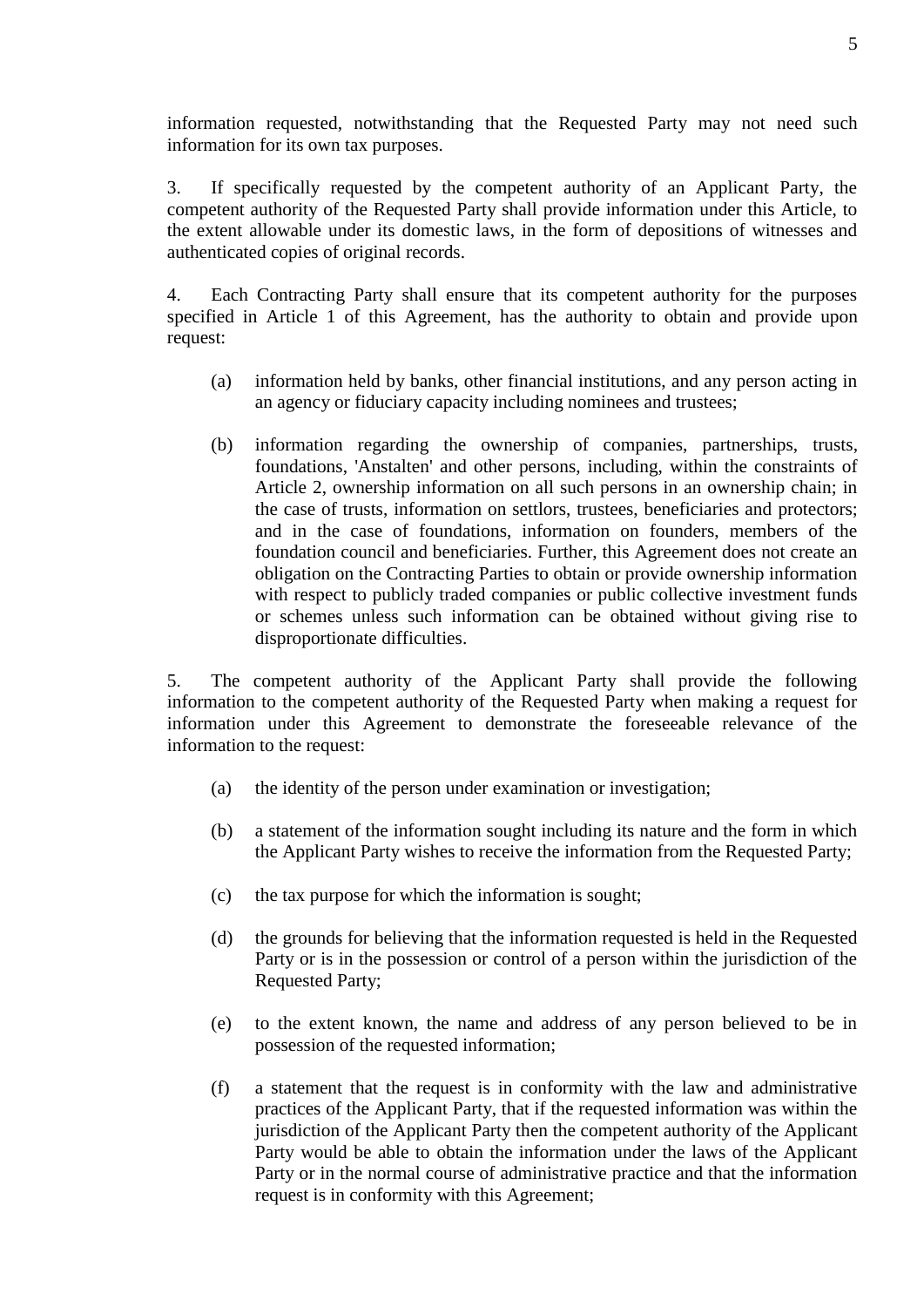(g) a statement that the Applicant Party has pursued all means available in its own territory to obtain the information, except those that would give rise to disproportionate difficulties.

6. The competent authority of the Requested Party shall forward the requested information as promptly as possible to the Applicant Party. To ensure a prompt response, the competent authority of the Requested Party shall:

- (a) confirm receipt of a request in writing to the competent authority of the Applicant Party and shall notify the competent authority of the Applicant Party of deficiencies in the request, if any, within 60 days of the receipt of the request; and
- (b) if the competent authority of the Requested Party has been unable to obtain and provide the information within 90 days of receipt of the request, including if it encounters obstacles in furnishing the information or it refuses to furnish the information, it shall immediately inform the Applicant Party, explaining the reason for its inability, the nature of the obstacles or the reasons for its refusal.

# **ARTICLE 6 TAX EXAMINATIONS ABROAD**

1. A Contracting Party may allow representatives of the competent authority of the other Contracting Party to enter the territory of the first-mentioned Party to interview individuals and examine records with the written consent of the persons concerned. The competent authority of the second-mentioned Party shall notify the competent authority of the firstmentioned Party of the time and place of the meeting with the individuals concerned.

2. At the request of the competent authority of one of the Contracting Parties, the competent authority of the other Contracting Party may allow representatives of the competent authority of the first-mentioned Party to be present at the appropriate part of a tax examination in the second-mentioned Party.

3. If the request referred to in paragraph 2 is acceded to, the competent authority of the Contracting Party conducting the examination shall, as soon as possible, notify the competent authority of the other Party about the time and place of the examination, the authority or official designated to carry out the examination and the procedures and conditions required by the first-mentioned Party for the conduct of the examination. All decisions with respect to the conduct of the tax examination shall be made by the Party conducting the examination.

# **ARTICLE 7 POSSIBILITY OF DECLINING A REQUEST**

1. The Requested Party shall not be required to obtain or provide information that the Applicant Party would not be able to obtain under its own laws for purposes of the administration or enforcement of its own tax laws. The competent authority of the Requested Party may decline to assist where the request is not made in conformity with this Agreement.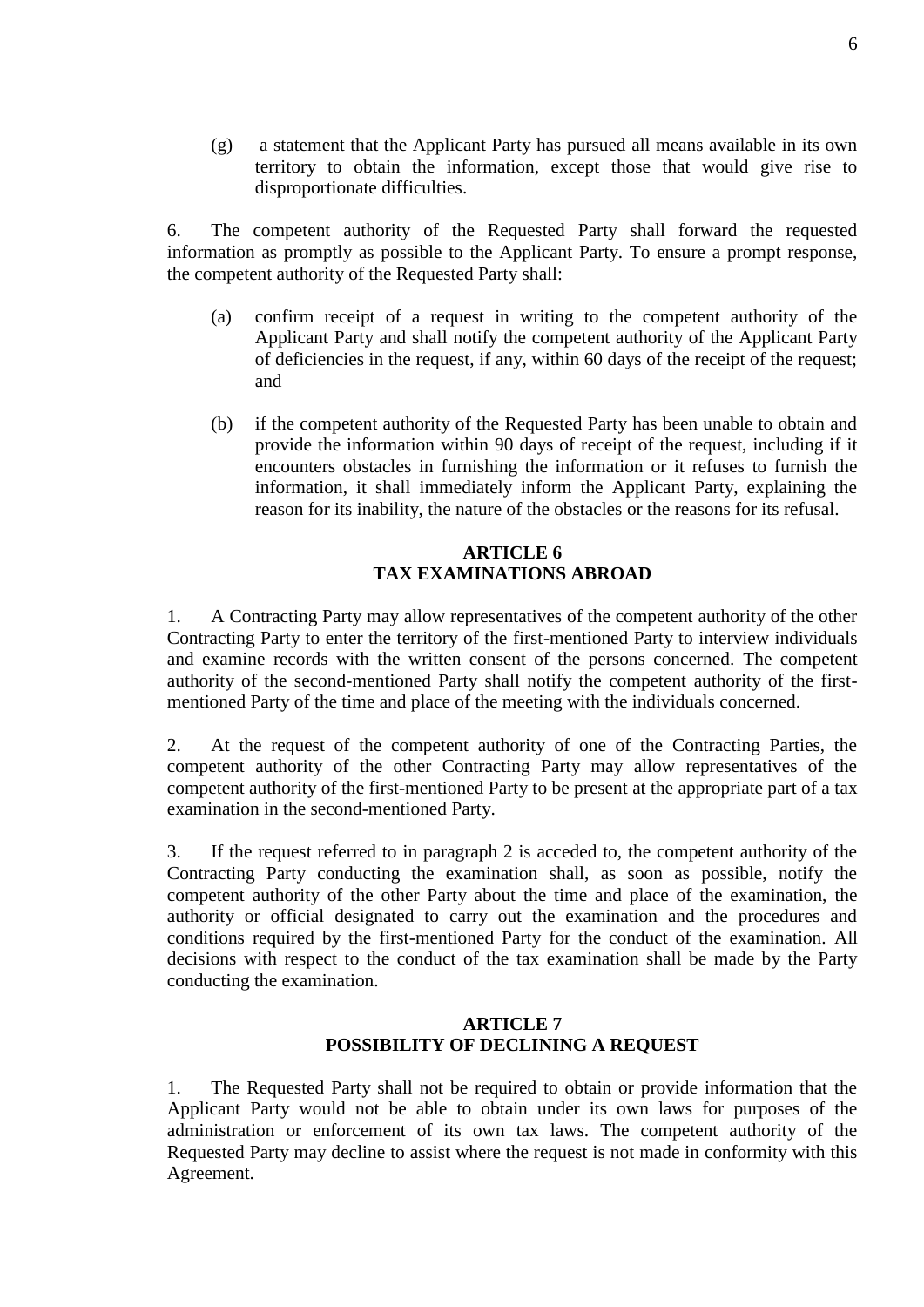2. The provisions of this Agreement shall not impose on a Contracting Party the obligation to supply information which would disclose any trade, business, industrial, commercial or professional secret or trade process. Notwithstanding the foregoing, information of the type referred to in paragraph 4 of Article 5 shall not be treated as such a secret or trade process merely because it meets the criteria in that paragraph.

3. The provisions of this Agreement shall not impose on a Contracting Party the obligation to obtain or provide information, which would reveal confidential communications between a client and an attorney, solicitor or other admitted legal representative where such communications are:

- (a) produced for the purposes of seeking or providing legal advice; or
- (b) produced for the purposes of use in existing or contemplated legal proceedings.

4. The Requested Party may decline a request for information if the disclosure of the information would be contrary to public policy (ordre public).

5. A request for information shall not be refused on the ground that the tax claim giving rise to the request is disputed by the taxpayer.

6. The Requested Party may decline a request for information if the information is requested by the Applicant Party to administer or enforce a provision of the tax law of the Applicant Party, or any requirement connected therewith, which discriminates against a national of the Requested Party as compared with a national of the Applicant Party in the same circumstances.

#### **ARTICLE 8 CONFIDENTIALITY**

Any information received by a Contracting Party under this Agreement shall be treated as confidential and may be disclosed only to persons or authorities (including courts and administrative bodies) in the jurisdiction of the Contracting Party concerned with the assessment or collection of, the enforcement or prosecution in respect of, or the determination of appeals in relation to, the taxes covered by this Agreement. Such persons or authorities shall use such information only for such purposes. They may disclose the information in public court proceedings or in judicial decisions. The information may not be disclosed to any other person or entity or authority or any other jurisdiction without the express written consent of the competent authority of the Requested Party.

## **ARTICLE 9 COSTS**

Unless the competent authorities of the Contracting Parties otherwise agree, ordinary costs incurred in providing assistance shall be borne by the Requested Party, and extraordinary costs incurred in providing assistance (including reasonable costs of engaging external advisors in connection with litigation or otherwise) shall be borne by the Applicant Party. At the request of either Contracting Party, the competent authorities shall consult as necessary with regard to this Article, and in particular the competent authority of the Requested Party shall consult with the competent authority of the Applicant Party in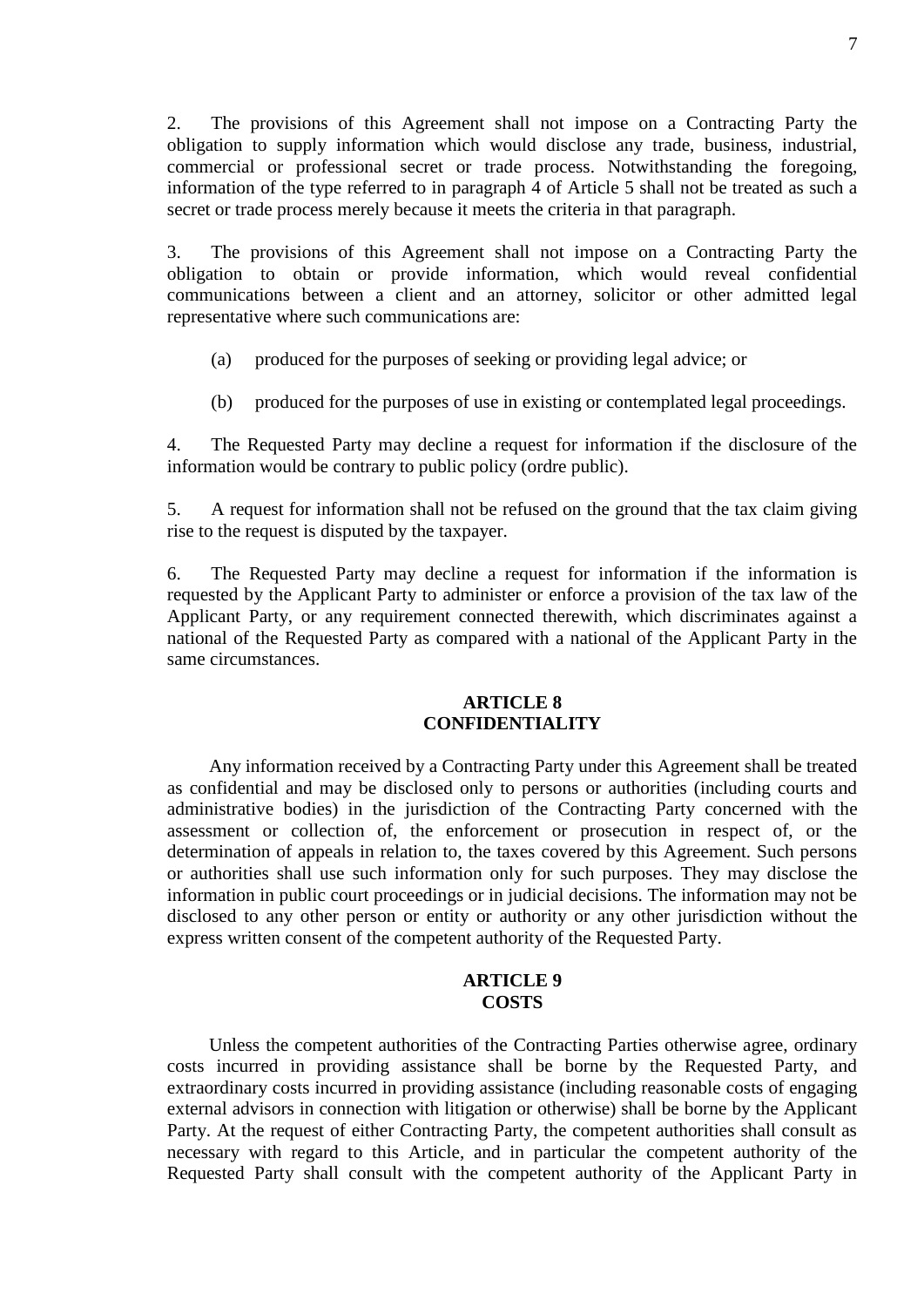advance if the costs of providing information with respect to a specific request are expected to be significant.

## **ARTICLE 10 IMPLEMENTATION LEGISLATION**

The Contracting Parties shall enact any legislation necessary to comply with, and give effect to, the terms of this Agreement.

# **ARTICLE 11 MUTUAL AGREEMENT PROCEDURE**

1. The competent authorities of the Contracting Parties shall jointly endeavour to resolve any difficulties or doubts arising as to the interpretation or application of this Agreement.

2. In addition to the endeavours referred to in paragraph 1, the competent authorities of the Contracting Parties may mutually determine the procedures to be used under Articles 5 and 6.

3. The competent authorities of the Contracting Parties may communicate with each other directly for the purposes of this Article.

#### **ARTICLE 12 ENTRY INTO FORCE**

1. This Agreement shall enter into force on the first day of the second month after the later of the dates on which each of the Contracting Parties has notified the other in writing, through diplomatic channels, that the internal procedures required by that Contracting Party for the entry into force of this Agreement have been complied with.

2. The provisions of this Agreement shall also apply in their terms to information predating the coming into force of this Agreement.

## **ARTICLE 13 TERMINATION**

1. This Agreement shall remain in force until terminated by a Contracting Party. Either Contracting Party may terminate the Agreement, through diplomatic channels, by giving written notice of termination at least six months before the end of any calendar year beginning on or after the expiration of a period of two years from the date of its entry into force.

2. In such event, the Agreement shall cease to have effect the first day of January in the calendar year next following that in which the notice is given.

3. Notwithstanding any termination of this Agreement the Contracting Parties shall remain bound by the provisions of Article 8 with respect to any information obtained under this Agreement.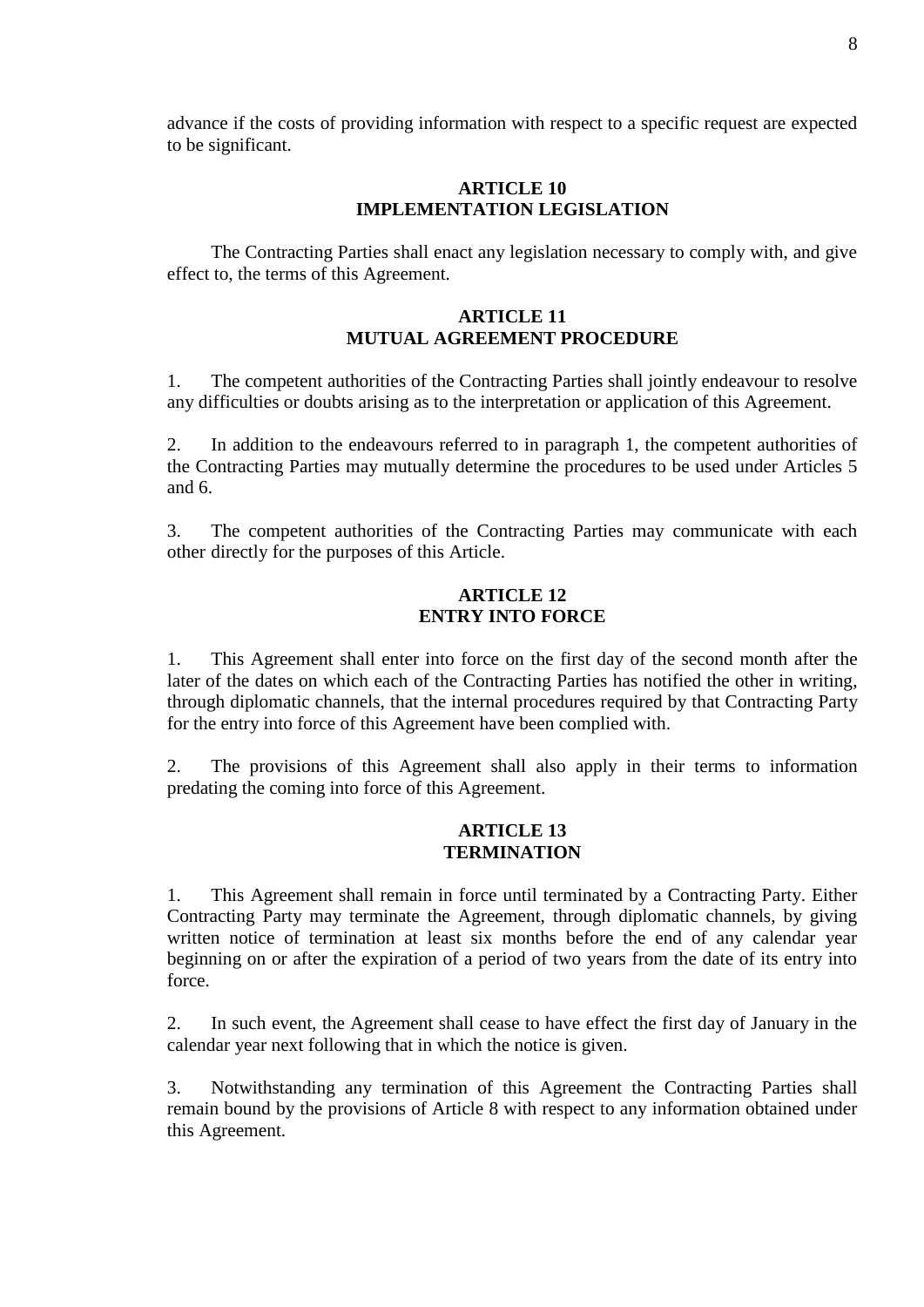**IN WITNESS WHEREOF**, the undersigned, duly authorised thereto by their respective Governments, have signed this Agreement.

**DONE** at Paris, this 10th day of September 2009, in duplicate in the English language.

**FOR THE REPUBLIC FOR THE KINGDOM OF THE OF FINLAND: NETHERLANDS IN RESPECT OF THE NETHERLANDS ANTILLES:**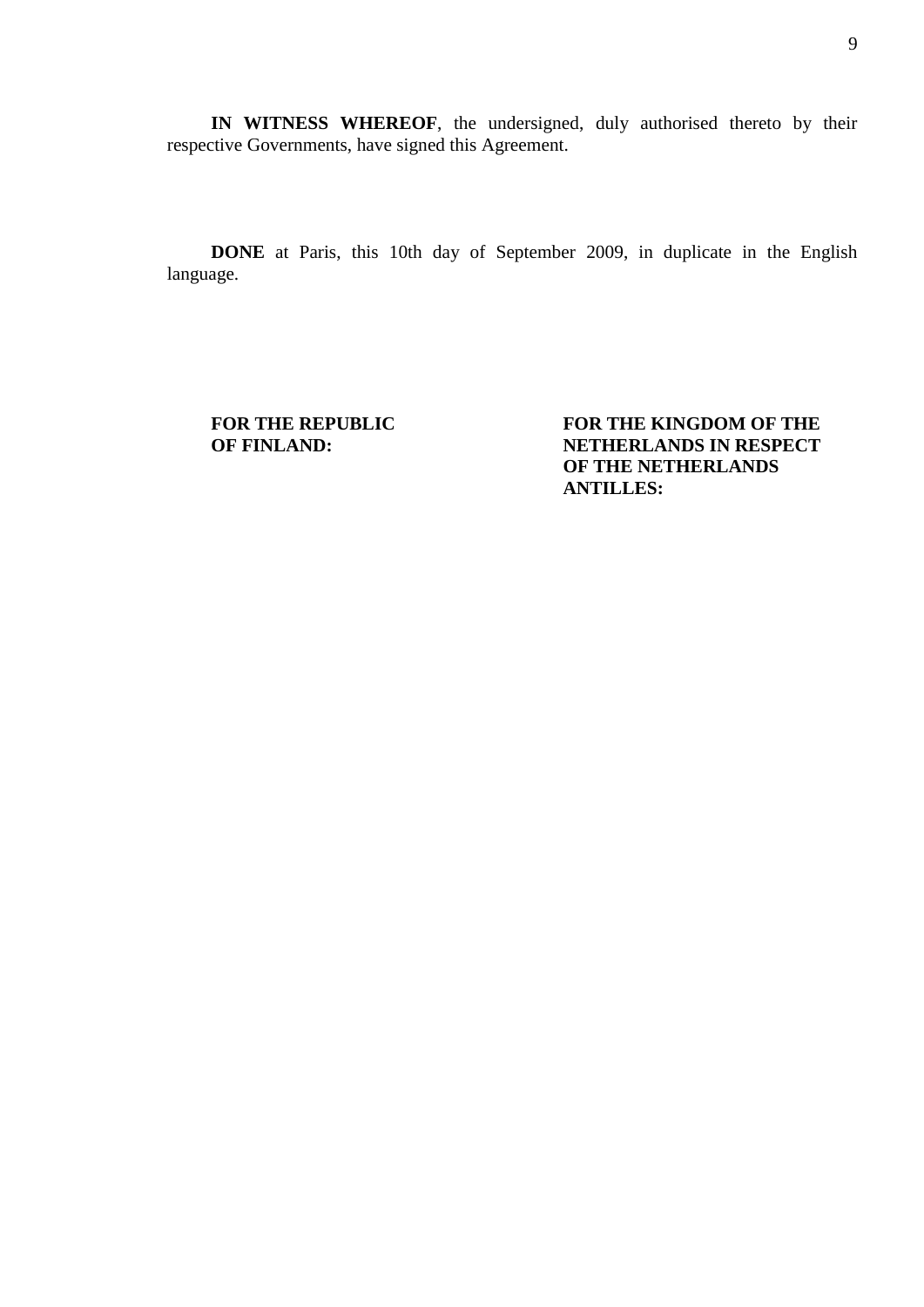## **AGREEMENT TO PROMOTE ECONOMIC RELATIONS BETWEEN THE REPUBLIC OF FINLAND AND THE KINGDOM OF THE NETHERLANDS IN RESPECT OF THE NETHERLANDS ANTILLES**

The Republic of Finland

and

the Kingdom of the Netherlands in respect of the Netherlands Antilles,

Whereas the Republic of Finland and the Kingdom of the Netherlands in respect of the Netherlands Antilles ("the Parties") have signed an Agreement for the Exchange of Information with respect to Taxes;

Whereas both Finland and the Netherlands Antilles are committed to work towards an international financial system that is free of distortions created through lack of transparency and lack of effective exchange on information in tax matters;

Whereas Finland wishes to assist the Netherlands Antilles in diversifying its economy;

Now, therefore, the Parties have agreed as follows: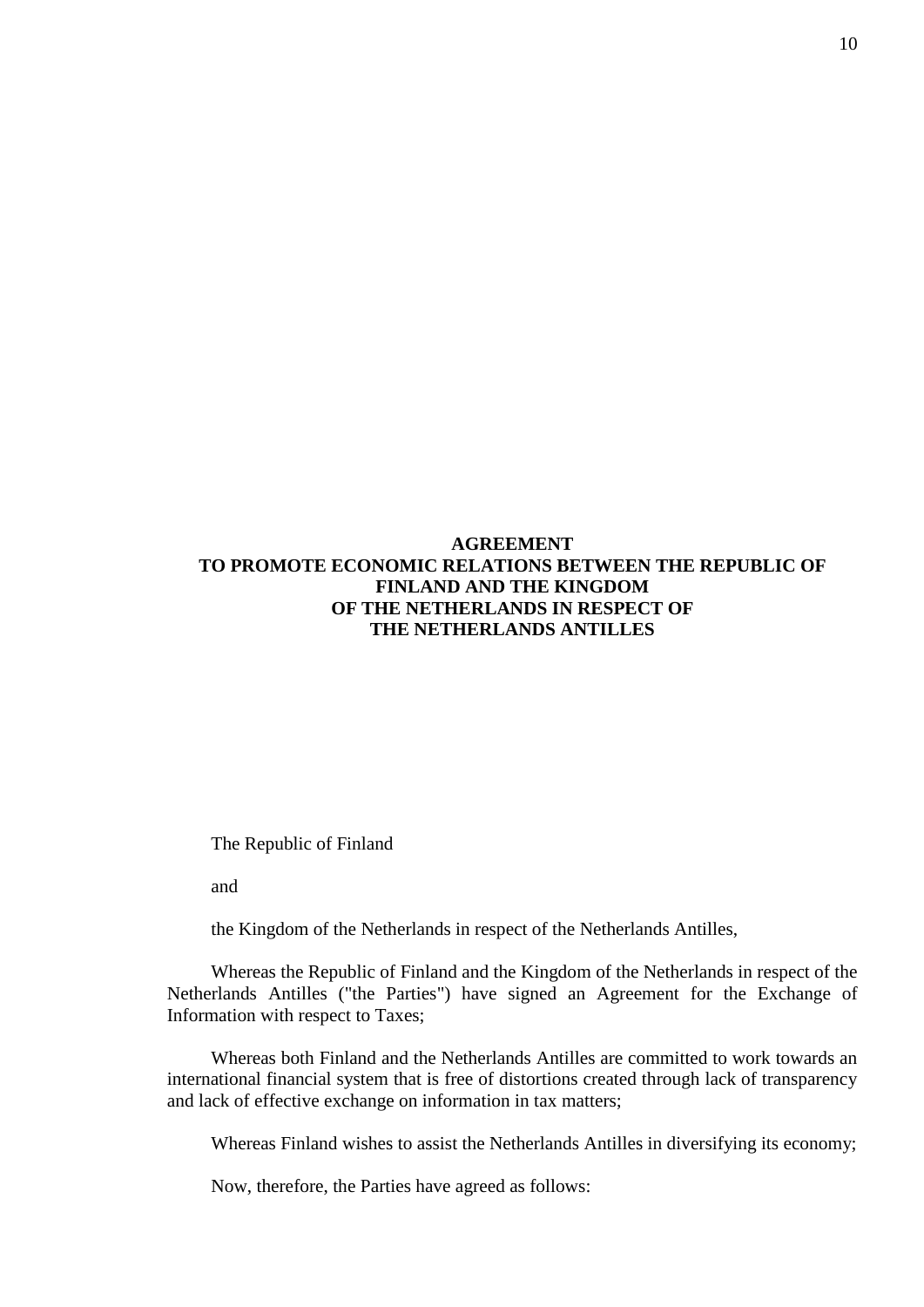# Article 1 **Definitions**

- 1. For the purposes of this Agreement, unless the context otherwise requires:
	- a) the term "Finland" means the Republic of Finland and, when used in a geographical sense, means the territory of the Republic of Finland, and any area adjacent to the territorial waters of the Republic of Finland within which, under the laws of Finland and in accordance with international law, the rights of Finland with respect to the exploration for and exploitation of the natural resources of the sea bed and its subsoil and of the superjacent waters may be exercised;
	- b) the term "the Netherlands Antilles" means that part of the Kingdom of the Netherlands that is situated in the Caribbean Sea and consisting of the Island Territories of Bonaire, Curaçao, Saba, St. Eustatius and St. Maarten (Dutch part) including the territorial waters thereof and the part of the seabed and its subsoil under the Caribbean Sea over which the Kingdom of the Netherlands has sovereign rights in accordance with international law but excluding the part thereof relating to Aruba;
	- c) the terms "competent authority" means:
		- i) in the case of Finland, the Ministry of Finance, its authorised representative or the authority which, by the Ministry of Finance, is designated as competent authority;
		- ii) in the case of the Netherlands Antilles, the Minister of Finance or his authorised representative;
	- d) the term "company" means any body corporate or any entity that is treated as a body corporate for tax purposes.

2. As regards the application of this Agreement at any time by a Party, any term not defined therein shall, unless the context otherwise requires, have the meaning that it has at that time under the law of that Party, any meaning under the applicable tax laws of that Party prevailing over a meaning given to the term under other laws of that Party.

## Article 2 **Residence**

1. For the purposes of this Agreement, the terms "company resident in Finland" and "company resident in the Netherlands Antilles" mean any company which under the laws of a Party, is liable to tax therein by reason of its domicile, residence, place of management, place of incorporation or any other criterion of a similar nature. The terms "company resident in Finland" and "company resident in the Netherlands Antilles" do not include any company which is liable to tax in a Party in respect of only income from sources in that Party.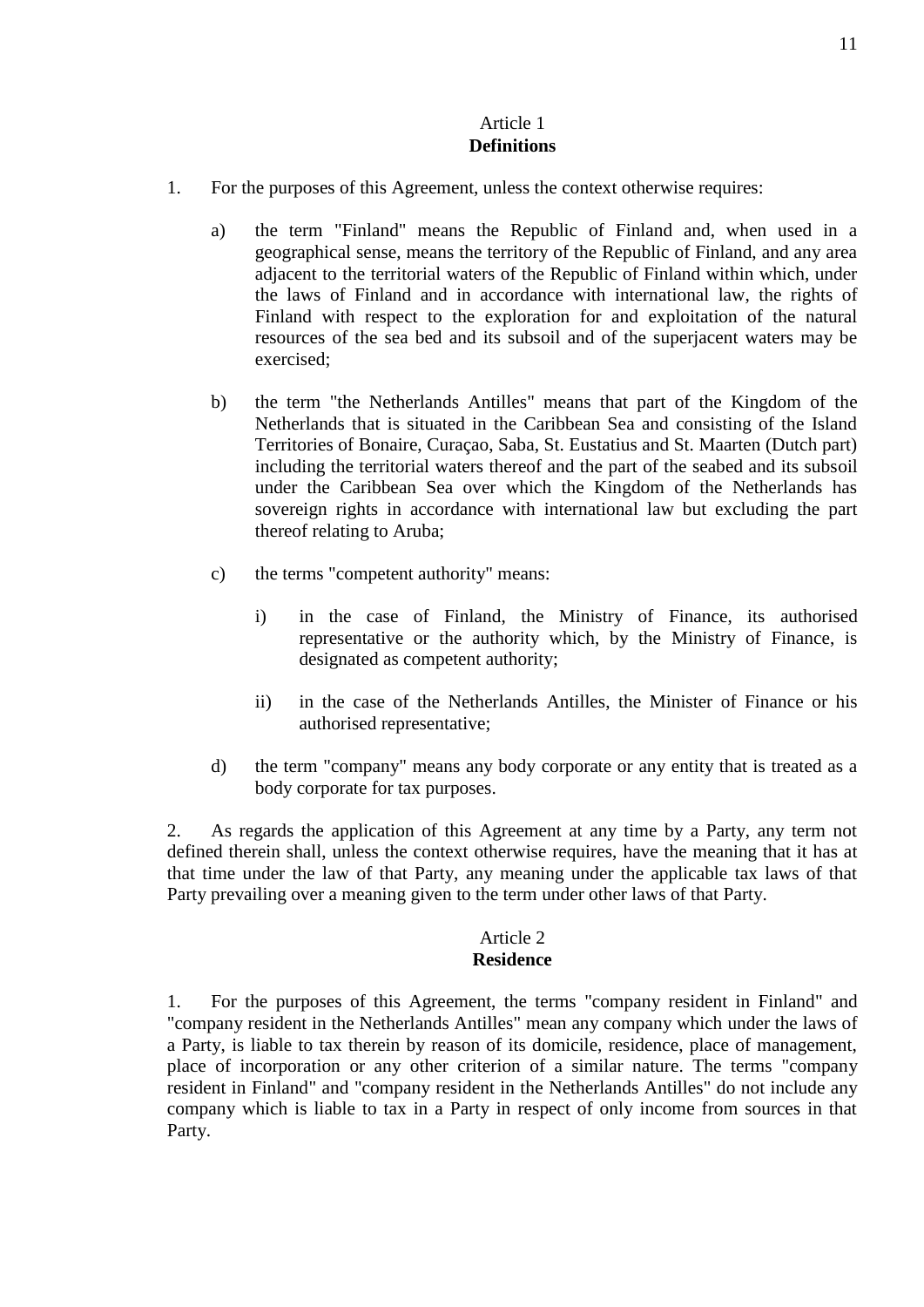2. Where by reason of the provisions of paragraph 1 a company is resident of both Parties, the competent authorities of the Parties shall endeavour to settle the question by mutual agreement.

## Article 3 **Permanent establishment income**

When a company resident in Finland has a permanent establishment in the Netherlands Antilles, Finland shall exempt from tax profits, which are attributable to that establishment, provided that the profits are derived from activities listed in Article 5.

#### Article 4 **Dividends**

When a company resident in Finland directly holds shares representing 100 per cent of the voting power in a company resident in the Netherlands Antilles, Finland shall exempt from tax dividends distributed by the last-mentioned company, provided that the profits of the last mentioned company are derived from activities listed in Article 5.

## Article 5 **Activities covered**

1. Articles 3 and 4 apply to the following activities (excluding financial activities other than those in line with the ordinary course of business) carried out in the Netherlands Antilles:

- a. industrial and manufacturing activities;
- b. tourism (including restaurants and hotels);
- c. a building site or a construction, assembly or installation project;
- d. agriculture;
- e. mining;
- f. oil and gas activities and energy production; and
- g. installation, operation or maintenance of fixed or mobile telecommunication systems.

2. The right of any company resident in Finland to engage in the Netherlands Antilles in the activities listed in the preceding paragraph remains subject to the domestic legislation in force in the Netherlands Antilles.

# Article 6 **Mutual agreement procedure**

1. Where a company considers that the actions of one or both of the Parties result or will result for it in taxation not in accordance with the provisions of this Agreement, it may, irrespective of the remedies provided by the domestic law of those Parties, present its case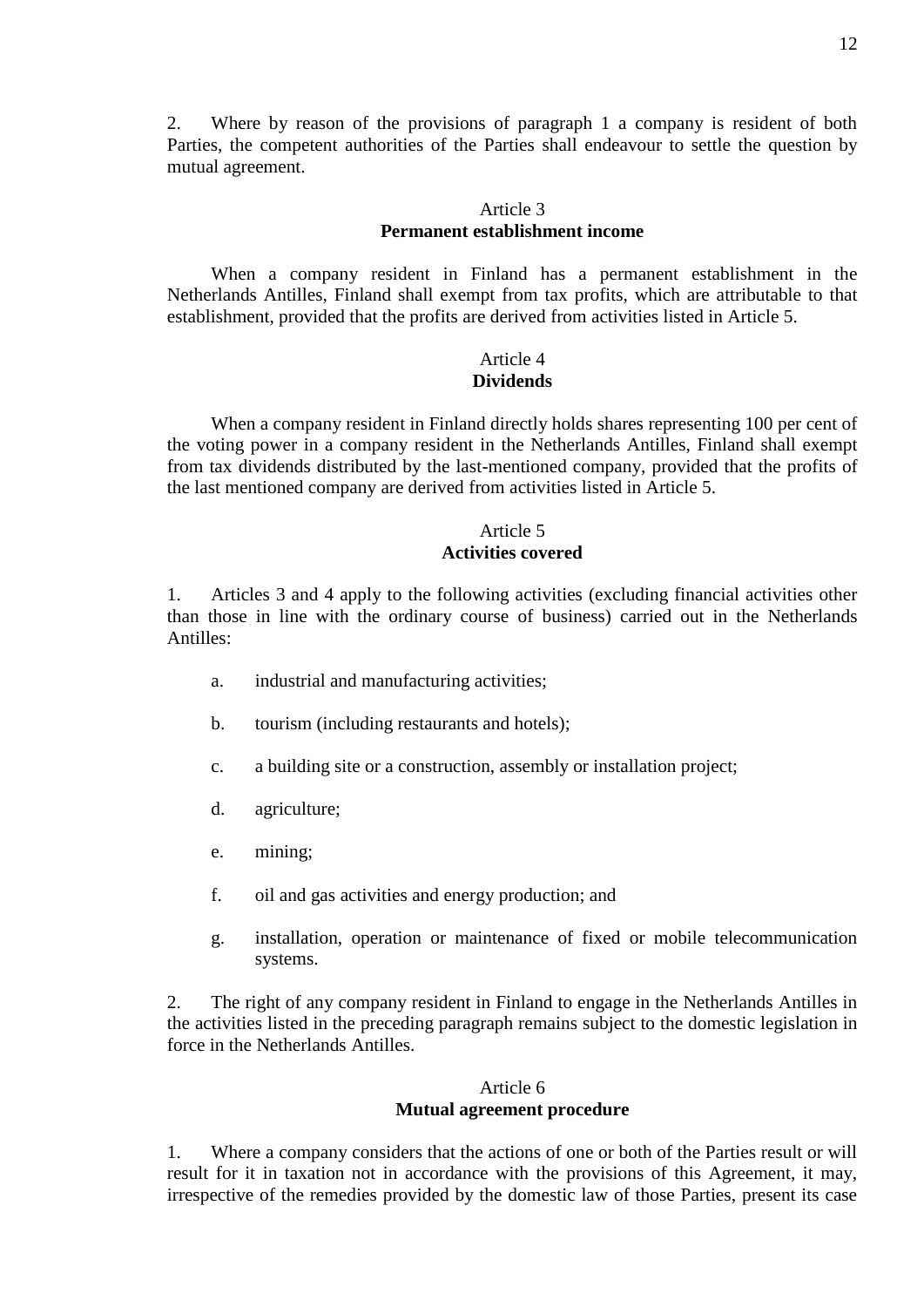to the competent authority of the Party of which it is a resident. The case must be presented within three years from the first notification of the action resulting in taxation not in accordance with the provisions of the Agreement.

2. The competent authority shall endeavour, if the objection appears to it to be justified and if it is not itself able to arrive at a satisfactory solution, to resolve the case by mutual agreement with the competent authority of the other Party, with a view to the avoidance of taxation which is not in accordance with the Agreement. Any agreement reached shall be implemented notwithstanding any time limits in the domestic law of the Parties.

3. The competent authorities of the Parties shall endeavour to resolve by mutual agreement any difficulties arising as to the interpretation or application of the Agreement.

4. The competent authorities of the Parties may communicate with each other directly for the purpose of reaching an agreement in the sense of the preceding paragraphs.

#### Article 7 **Duration**

# This Agreement shall apply for a period of ten years from the date when this Agreement becomes applicable. This period may be extended by mutual agreement between the competent authorities of the Parties.

# Article 8 **Entry into force**

This Agreement shall enter into force on the first day of the second month after each Party has notified the other in writing, through diplomatic channels, that the internal procedures required by that Party for the entry into force of the Agreement have been complied with. The Agreement shall apply to income earned in any tax year beginning on or after the first day of January of the calendar year next following that in which this Agreement enters into force.

## Article 9 **Termination**

1. This Agreement shall remain in force until terminated by one of the Parties. Either Party may terminate the Agreement by giving notice of termination in writing at least six months before the end of any calendar year. In such event, the Agreement shall cease to have effect for taxable years and periods beginning after the end of the calendar year in which the notice of termination has been given.

2. This Agreement is supplementary to the Agreement for the Exchange of Information with respect to Taxes between the Parties. Notwithstanding the provisions of paragraph 1, this Agreement shall, on receipt through the diplomatic channel of written notice of termination of the Agreement for the Exchange of Information with respect to Taxes, terminate and cease to be effective on the day the Agreement for the Exchange of Information with respect to Taxes between the Parties terminates.